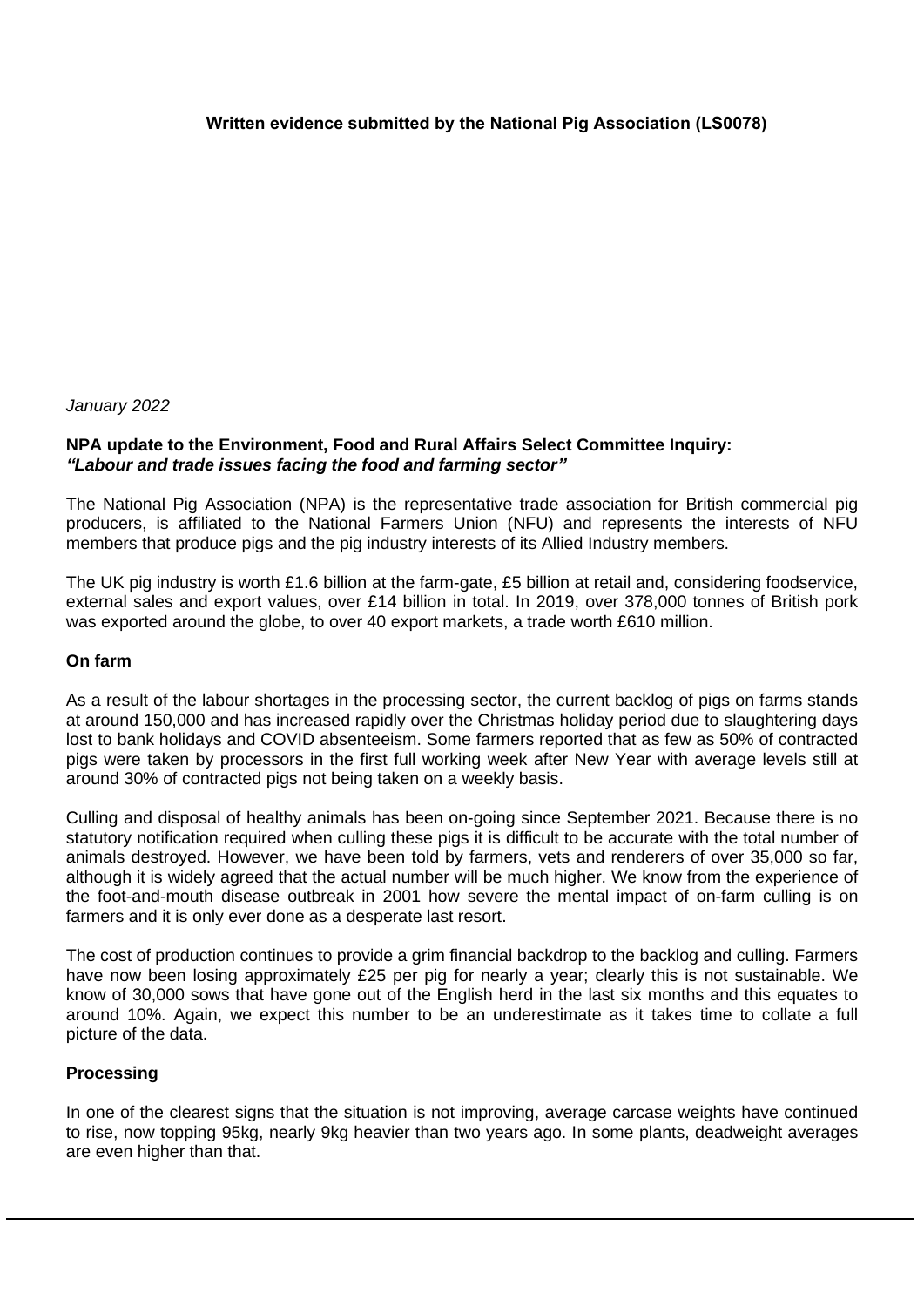Absenteeism due to COVID is affecting plants across the UK. One site reported that staffing levels were down 20% last week, with 100 people absent from the butchery area, which is the where the most acute staff shortages already exist.

# **Retail**

Only two major UK retailers (Morrisons and Waitrose) have run marketing campaigns to increase British pork sales in recent months. If the supermarkets took a unified approach to supporting British pig farmers by selling more of their produce it would incentivise the processing sector to increase throughput of British pork and ultimately assist with the backlog. A collective effort by the whole supply chain is required to steer the industry out of this crisis.

## **Government measures**

In October 2021 Defra announced measures aimed at supporting the pig industry by increasing slaughter numbers and therefore reducing the backlog on farms. These included 800 temporary visas for skilled butchers, a Private Storage Aid scheme so that product could be processed and then put into frozen storage and a Slaughter Incentive Payment Scheme to encourage extra shifts.

Following challenges with initial usage, these schemes were extended to the end of March 2022 and amended in January to encourage greater take up.

## Temporary visas

At the time of writing, we are aware of 105 butchers that have or are due to arrive using the temporary visa scheme. More are coming to the UK via the Skilled Worker Visa but will take much longer to arrive.

Processors have reported huge challenges with the scheme because they were constrained by only being able to use four Government-approved providers, none of whom were specialists in recruiting butchers. The processors have been paying very high fees for low numbers of applicants, some of whom have not had the necessary skills to undertake the work.

#### Private Storage Aid (PSA)

We understand that Defra has only received three applications for PSA since the scheme opened in November. This is partly due to the higher retail demand before Christmas but the constraints on the scheme have also discouraged processors as they have to be very specific about when the product is removed and do not want to take on the risk of product devaluation during storage.

The scheme has now been extended from 2 February to 31 March and some of the constraints around the minimum length of time product can be frozen have been amended. We understand from the main processors that PSA remains problematic and is therefore unlikely to be used by most. Some of the smaller processors have shown interest but no further applications have been made.

#### Slaughter Incentive Payment Scheme (SIPS)

No applications have been received for this scheme at the time of writing, but Defra have only recently increased the payment to £10 per pig, up from £3, and extended it to 31 March. Processors have reported that the tight constraints on how they are able to use the scheme make it a less attractive option. Any additional kills using the SIPS have to go into PSA or for export, so it limits the options considerably. Processors are looking to put on extra shifts in the coming two months and could use the SIPS as part of that but are still largely undecided, predominantly due to staff working pattern issues.

The main challenges with opening the plants on a weekend is that staff are not contracted to do the extra days and therefore often ask for another day off during the week. Since the cost of running a weekend